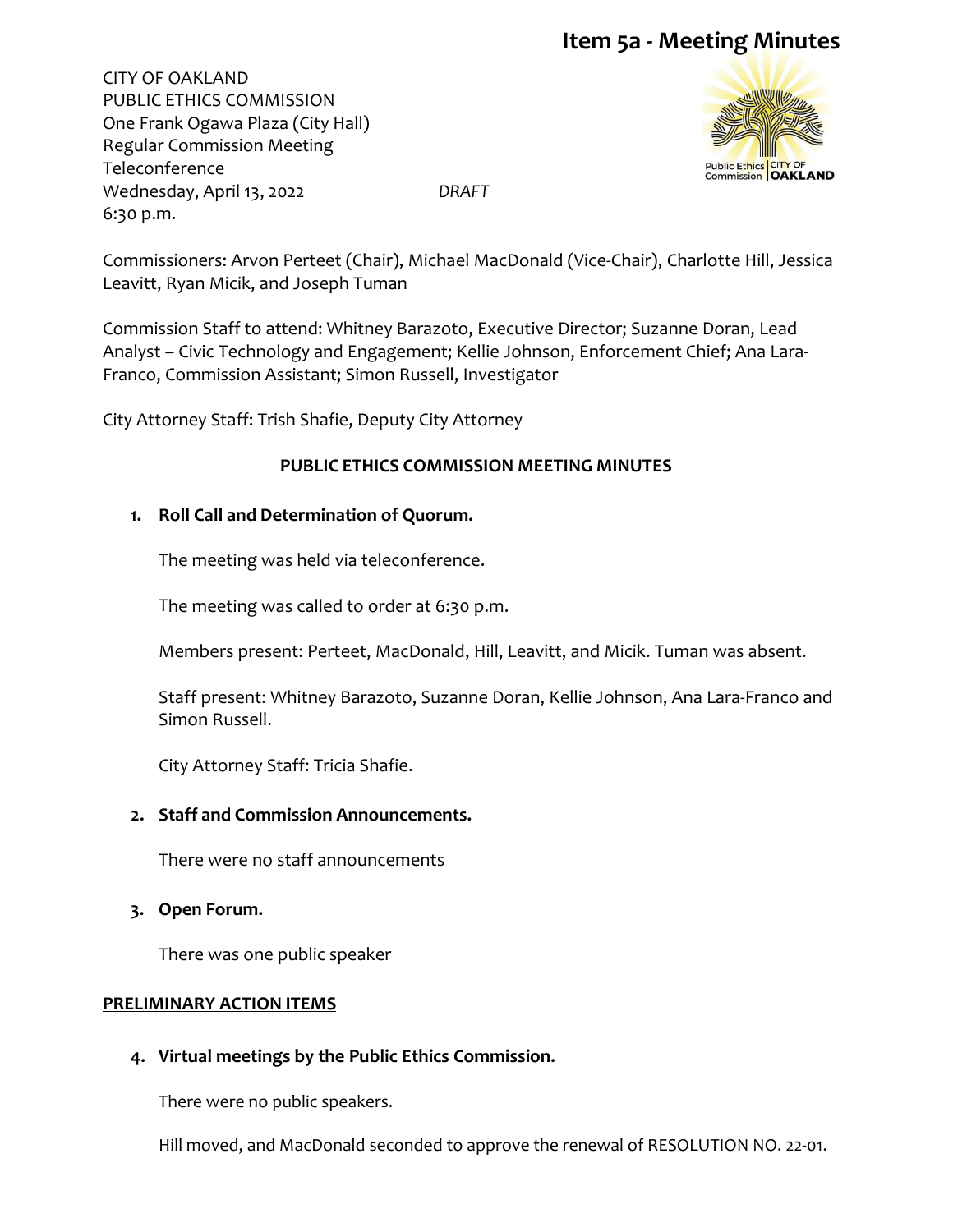CITY OF OAKLAND PUBLIC ETHICS COMMISSION One Frank Ogawa Plaza (City Hall) Regular Commission Meeting Teleconference Wednesday, April 13, 2022 *DRAFT* 6:30 p.m.



Ayes: Perteet, MacDonald, Hill, Leavitt, Micik.

Noes: None

Absent: Tuman

Vote: Passed 5-0

## **ACTION ITEMS**

## **5. Approval of Commission Meeting Draft Minutes.**

a. March 9, 2022 Regular Meeting Minutes

There were no public speakers.

Micik moved, and Leavitt seconded to approve the March 9, 2022 meeting minutes.

Ayes: Perteet, Hill, Leavitt, Micik.

Noes: None

Abstain: MacDonald, was not present at meeting.

Absent: Tuman

Vote: Passed 4-0

## **6. Bay Area Political Equality Collaborative's Proposed Oakland Fair Elections Act.**

The Commission heard from members of the Bay Area Political Equality Collaborative (BayPEC) on the proposal to amend Oakland's campaign finance, public financing, and lobbyist registration laws under a broad reform measure called the Oakland Fair Elections Act.

Panel presenters included Jonathan Mehta Stein, Executive Director, California Common Cause; liz suk, Executive Director, Oakland Rising; and Gail Wallace, Co-Chair, Action Committee, League of Women Voters-Oakland, as well as Renee LeBeau, from Seattle.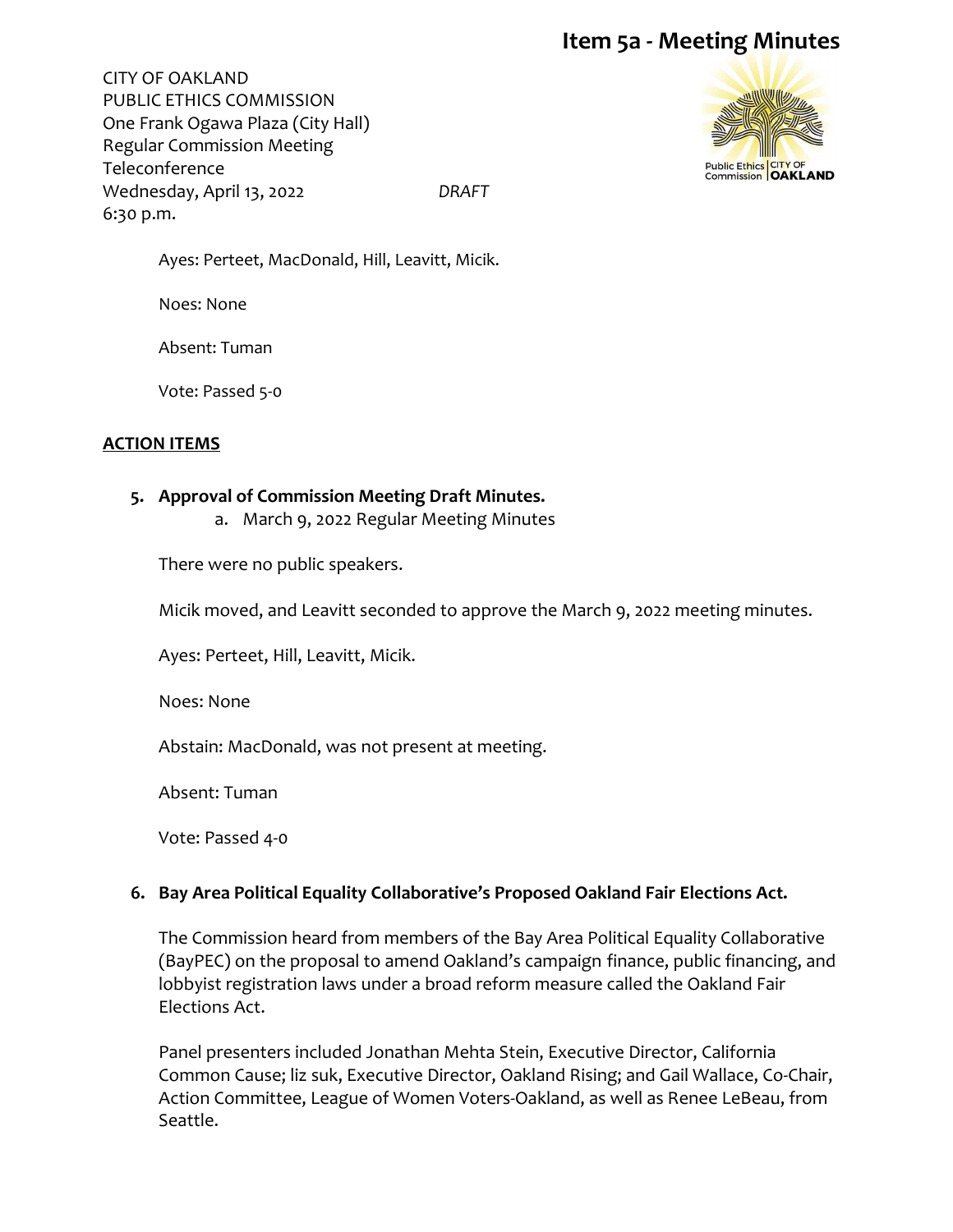CITY OF OAKLAND PUBLIC ETHICS COMMISSION One Frank Ogawa Plaza (City Hall) Regular Commission Meeting Teleconference Wednesday, April 13, 2022 *DRAFT* 6:30 p.m.



Commissioners asked questions and discussed the proposal.

There were nine public speakers.

MacDonald moved, and Hill seconded to support the proposal and to direct staff to create an *ad hoc* subcommittee to continue working with BayPEC.

Ayes: MacDonald, Hill, Leavitt, and Micik.

Noes: Perteet.

Absent: Tuman

Vote: Passed 4-1

#### **DISCUSSION ITEMS**

#### **7. Reports on Subcommittees and Commissioner Assignments.**

a. **Enforcement Subcommittee** (*ad hoc*, created on November 1, 2021) – Arvon Perteet (Chair) and Ryan Micik.

Perteet shared that they did not meet last month but will do so in May.

b. **Public Records Performance** (*ad hoc,* created on January 12, 2022) **-** Michael MacDonald (Chair) and Jessica Leavitt.

MacDonald had no updates. He asked if the new commissioner has been appointed by the City Auditor and that perhaps the new member may be interested in serving on this subcommittee.

Perteet created the *ad hoc* Fair Elections Subcommittee. Members are Hill (Chair), Micik, and Perteet.

There were no public speakers.

#### **INFORMATION ITEMS**

**8. Limited Public Financing Program Guide 2022.**

Suzanne Doran, Lead Analyst, shared that the expenditure limits have been revised